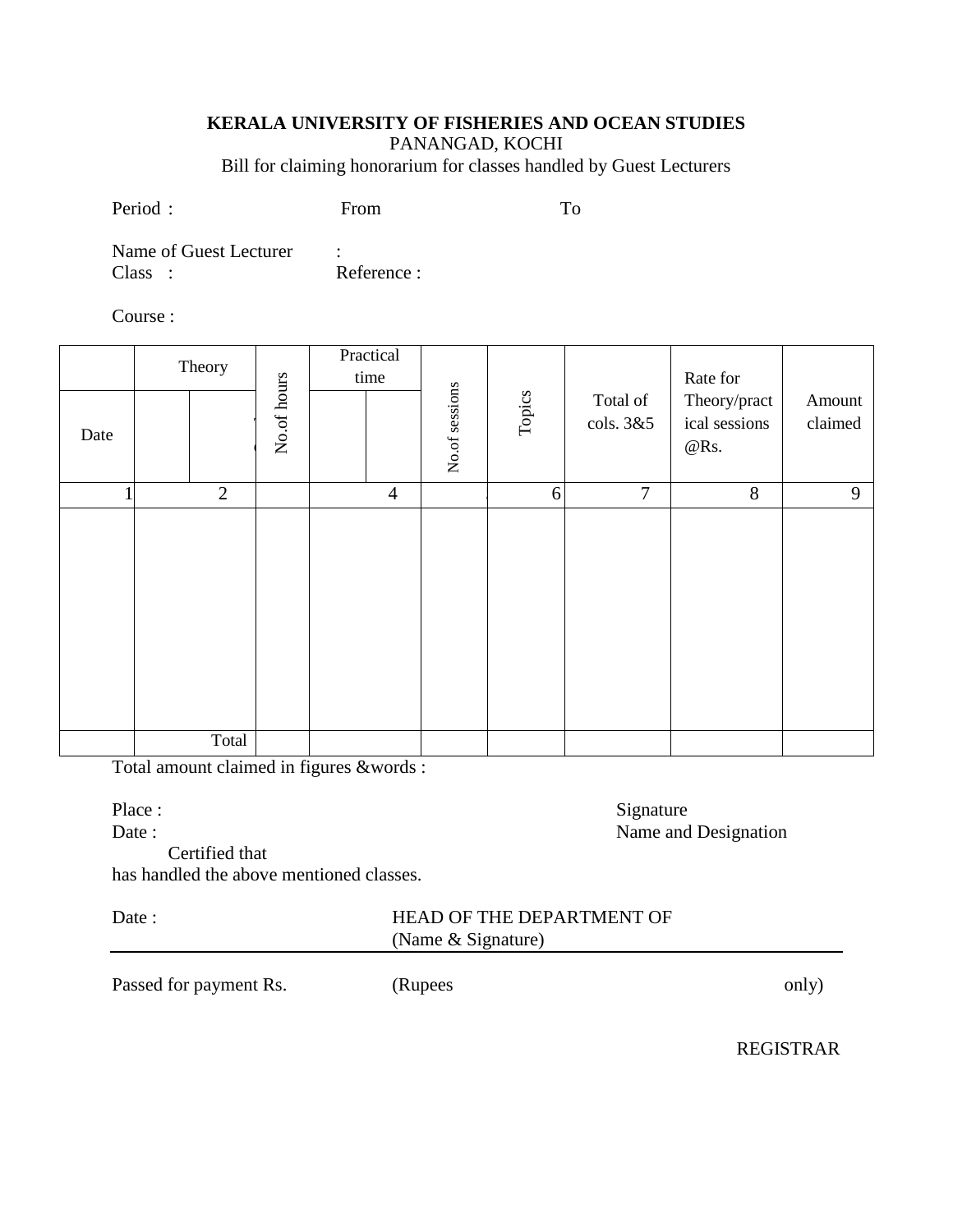# **KERALA UNIVERSITY OF FISHERIES AND OCEAN STUDIES**

| <b>Date</b>    | <b>Theory</b>                             |                          |                 |      | practical      |                    | <b>Topics</b>  | <b>Total of</b> | Rate                      | Amount         |
|----------------|-------------------------------------------|--------------------------|-----------------|------|----------------|--------------------|----------------|-----------------|---------------------------|----------------|
|                | $\ensuremath{\textnormal{\textbf{From}}}$ | $\overline{\mathrm{To}}$ | No. of<br>hours | From | T <sub>0</sub> | sessions<br>No. of |                | colmns.<br>3&5  | Theory/ $\,$<br>practical | $\bf claimed$  |
|                |                                           |                          |                 |      |                |                    |                |                 |                           |                |
| $\overline{1}$ | $\overline{2}$                            |                          | $\overline{3}$  |      | $\overline{4}$ | $\overline{5}$     | $\overline{6}$ | $\overline{7}$  | $\sqrt{8}$                | $\overline{9}$ |
|                | Total                                     |                          |                 |      |                |                    |                |                 |                           |                |
|                |                                           |                          |                 |      |                |                    |                |                 |                           |                |

#### PANANGAD, KOCHI Attendance Certificate

Name and Signature of Name and Signature of Name and Signature of Guest Lecturer Head of Department

Total amount claimed in figures &words :